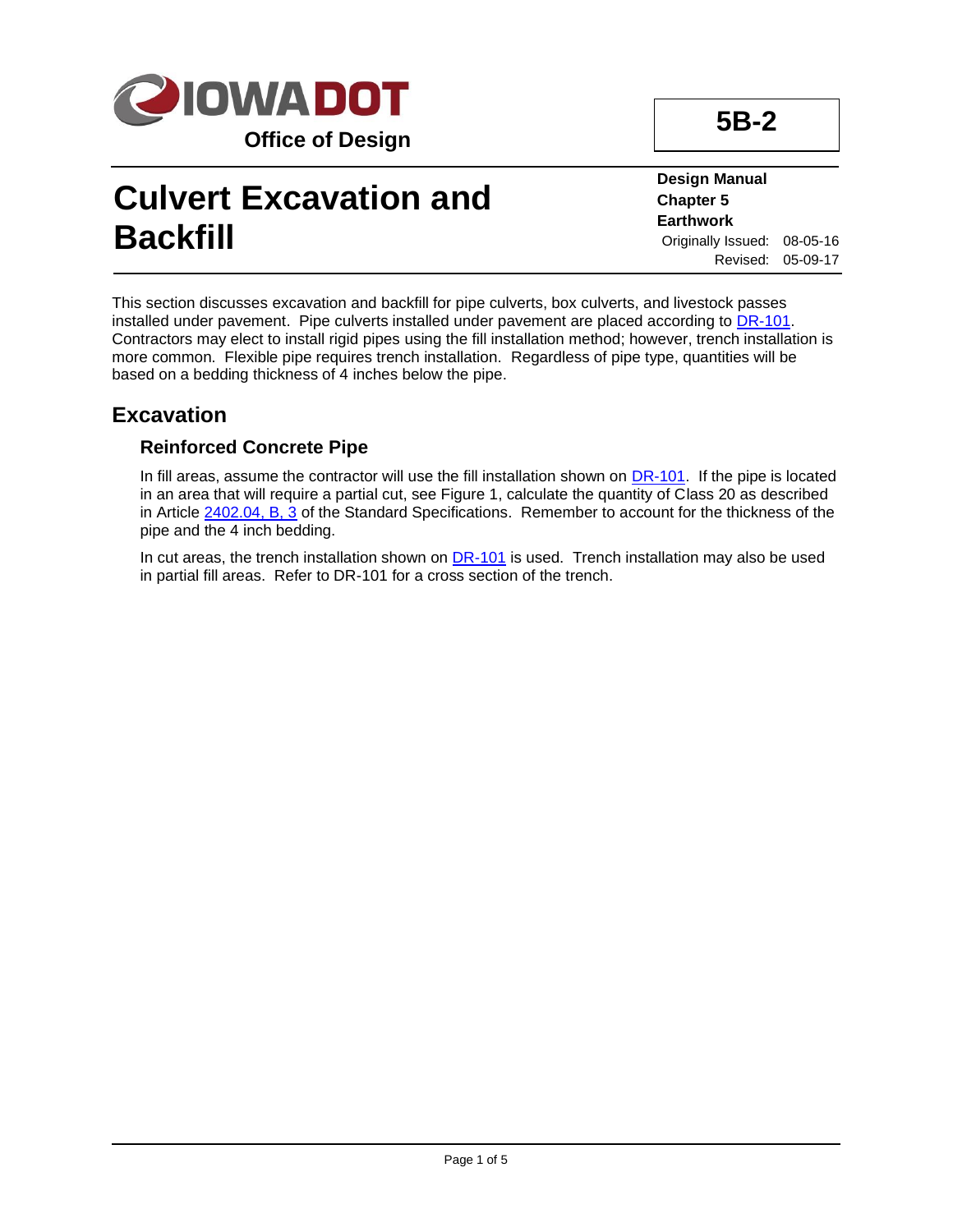

**Figure 1:** Rigid pipe installation with partial cut.

#### **Flexible or Unclassified Pipe**

Flexible (metal or plastic) pipe is always installed using the trench installation shown on [DR-101.](../SRP/IndividualStandards/dr101.pdf) Refer to DR-101 for a cross section of the trench. Calculate Class 20 up to existing ground or to 2 feet above top of pipe (or the minimum pipe cover shown on **DR-104** if greater than 2 feet) for the length of trench, see Figure 2. Remember to account for the thickness of the pipe and the 4 inch bedding.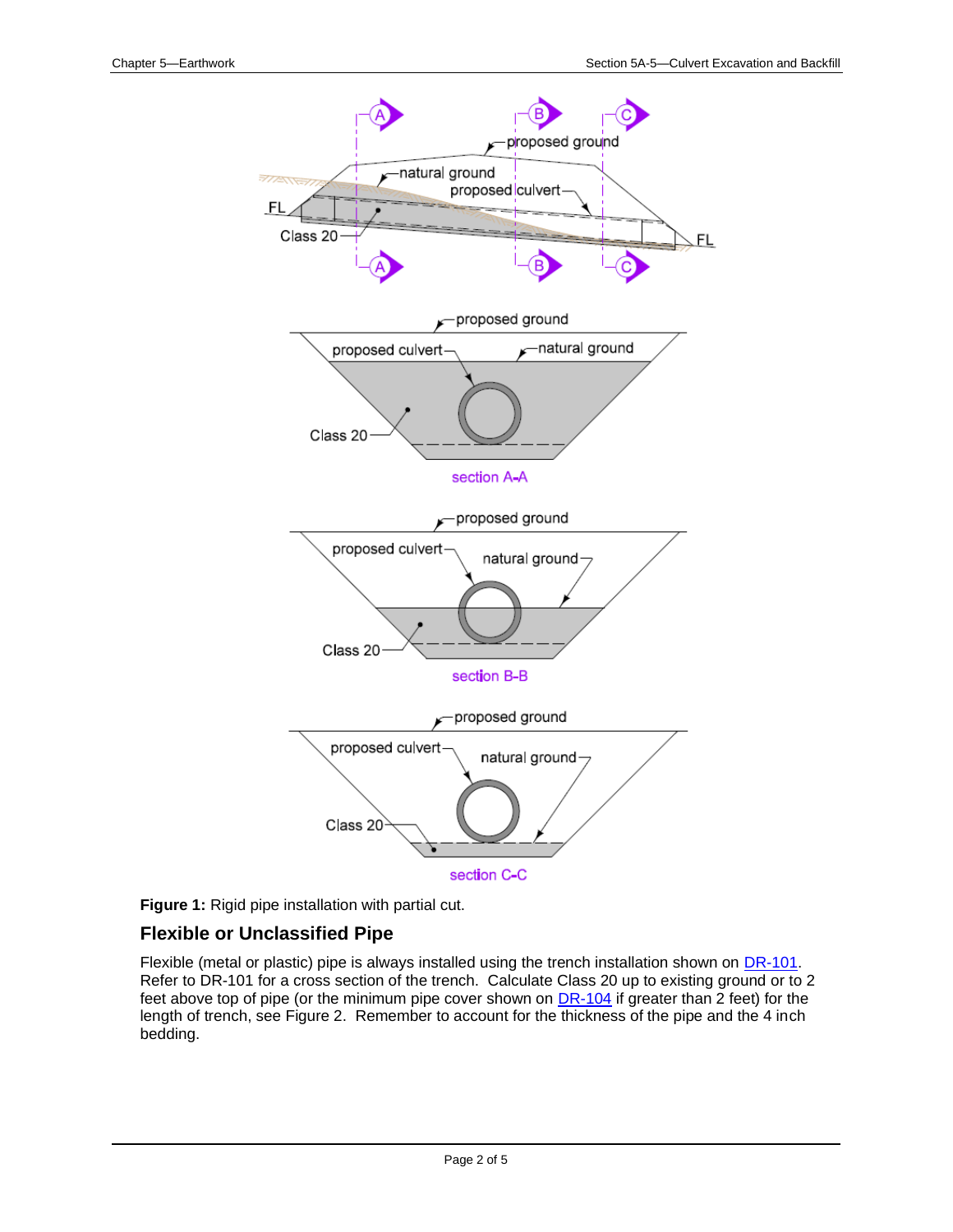



Unclassified pipe may be either flexible or rigid depending on the contractor's choice. Designers should assume flexible pipe and calculate Class 20 the same as for flexible pipe. Since the pipe thickness isn't known, use concrete pipe thickness to be conservative.

#### **Reinforced Concrete Box Culvert and Livestock Pass**

Calculate Class 20 as described in Article [2402.04, B, 4](../../erl/current/GS/content/2402.htm) of the Standard Specifications. Refer t[o DR-](../SRP/IndividualStandards/dr111.pdf)[111](../SRP/IndividualStandards/dr111.pdf) for a cross section of the trench.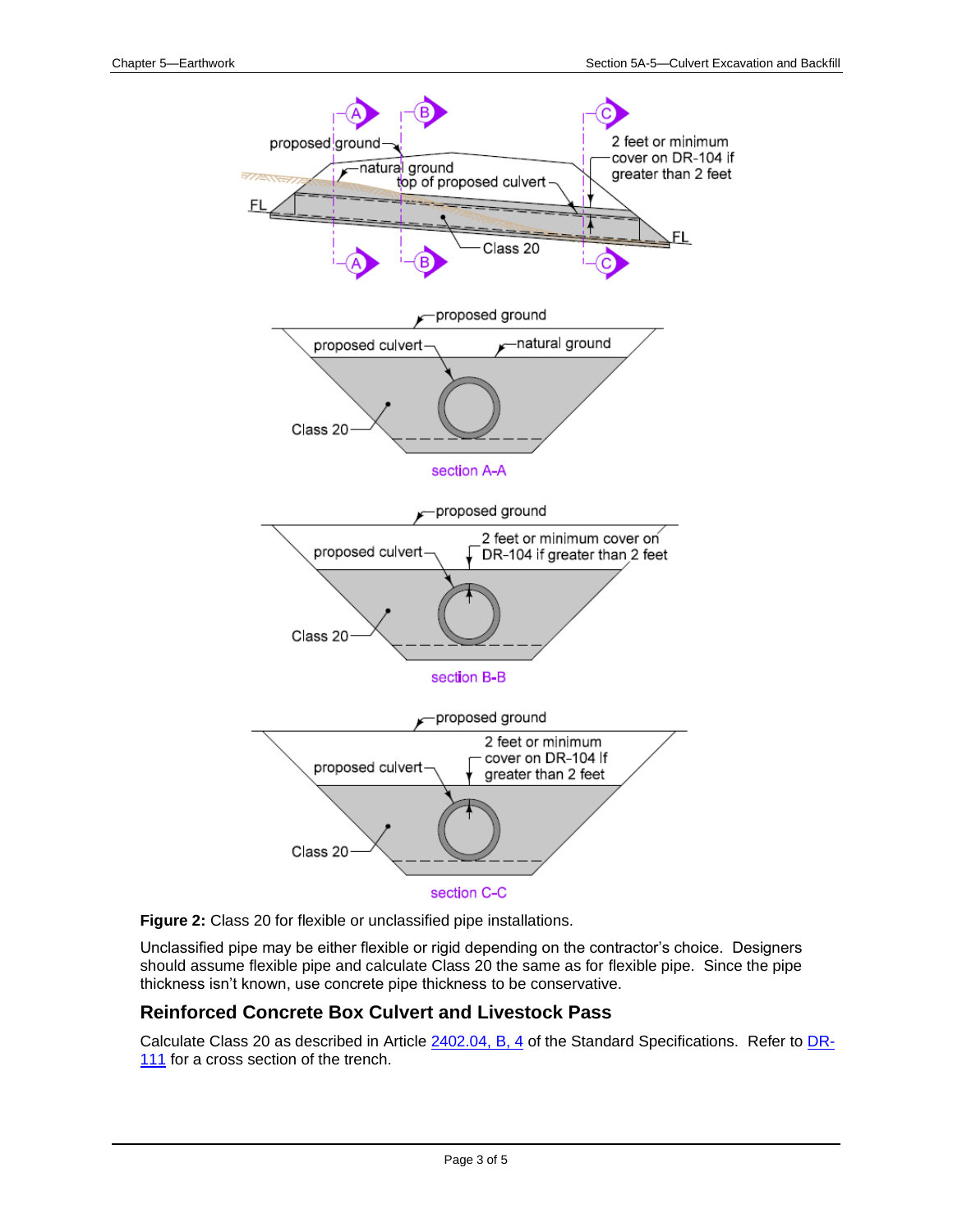## **Backfill**

#### **Pipe Culverts Installed Under Pavement**

The quantity of flooded backfill is equal to floodable backfill plus porous backfill, see Tabulation [104-](../tnt/PDFsandWebFiles/IndividualPDFs/0104-03.PDF) [3.](../tnt/PDFsandWebFiles/IndividualPDFs/0104-03.PDF)

H in [DR-101](../SRP/IndividualStandards/dr101.pdf) is defined as the cover over the pipe. Because of the slopes of the pipe and pavement, this depth can vary along the pipe. For these calculations, focus on the depth under the pavement area. If any depth of cover under the pavement is less than or equal to 4 feet, include the flowable mortar quantity. Two quantities will need to be determined: flooded backfill and flowable mortar.

Quantities for Flooded Backfill are calculated using the proposed ground. Where the proposed ground is greater than 5 feet above the top of pipe, use top of pipe plus 5 feet as the maximum trench depth (see Note 8 of [DR-101\)](../SRP/IndividualStandards/dr101.pdf). This maximum is based on Article [2416.03, C](../../erl/current/GS/content/2416.htm) of the Standard Specifications. To ensure competitive bidding for fill versus trenched installation, this item will be paid as plan quantity. Care should be taken to estimate Flooded Backfill as accurately as possible.

For letdown structures, use Class C bedding under the letdown portion and Class B bedding on the portion of the pipe under the roadway. Flooded backfill quantity should be calculated as if the pipe continued to the foreslope at the same slope as the cross road portion.

A gap will exist between the top of the flowable mortar and the normal top of subgrade, see Figure 3. If this gap exceeds 6 inches (e.g. superelevated curves), fill the area with Special Backfill or Modified Subbase. If it is 6 inches or less, fill the area with Granular Subbase or Modified Subbase.



**Figure 3:** Gap between flowable mortar and normal top of subgrade.

#### **Pipe Culverts Installed outside of Pavement**

For roadway pipe culverts not installed under pavements, bedding and backfill (if excavated material) is incidental to pipe culvert and pipe excavation, respectively.

For entrance pipe culverts, excavation is included in other quantities.

#### **Box Culverts and Livestock Passes Installed under Pavement**

Normally, culverts are let a year in advance of the paving and are backfilled according to the Embankments Adjacent to Culverts and Structures specifications (see Section [2107](../../erl/current/GS/content/2107.htm) of the Standard Specifications), and the Placing Backfill Materials and Embankments Adjacent to Bridges, Culverts, or Structures specifications (see Section [2402](../../erl/current/GS/content/2402.htm) of the Standard Specifications). Occasionally, the pavement above the culvert will be constructed in the same year as the culvert. In these cases, a combination of flooded backfill and suitable backfill is used to prevent pavement issues caused by settlement of this material. Floodable backfill is placed to a height of 5 feet. The remaining backfill is suitable soil. Refer to [DR-111](../SRP/IndividualStandards/dr111.pdf) for a cross section. The quantity of flooded backfill is equal to floodable backfill plus porous backfill, see Tabulation [104-4.](../tnt/PDFsandWebFiles/IndividualPDFs/0104-04.PDF)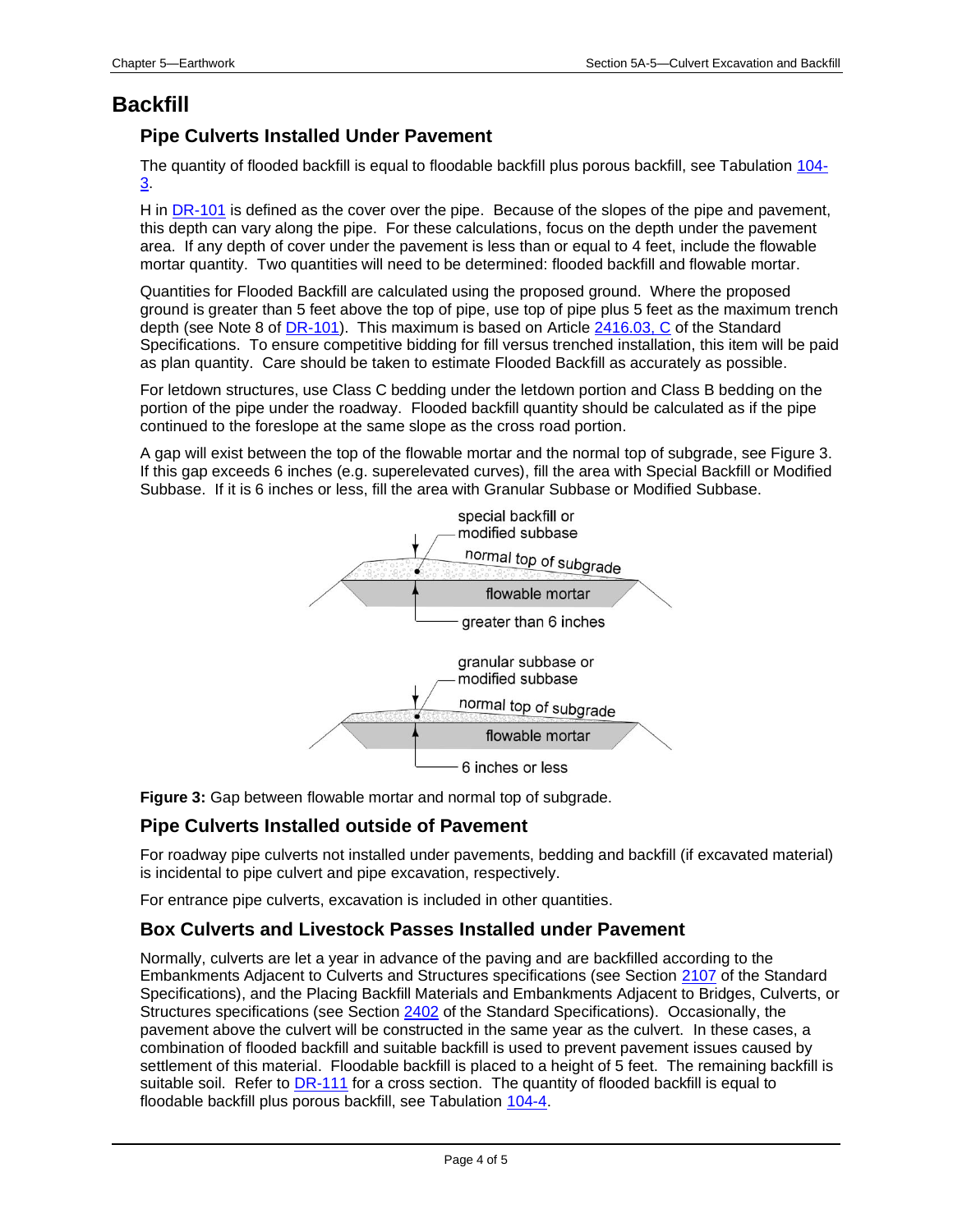Designers should keep in mind that although a project may be graded one year and paved the next, the timing of the grading and paving projects may result in less than a full calendar year between the grading and paving. In cases such as these, designers may still want to consider using flooded backfill.



Use of flooded backfill should be discussed at a PMT meeting to ensure the District is in agreement.

#### **Box Culverts and Livestock Passes Installed outside of Pavement**

For roadway box culverts not installed under pavements, backfill is placed according to Article [2402.03, H](../../erl/current/GS/content/2402.htm) of the Standard Specifications.